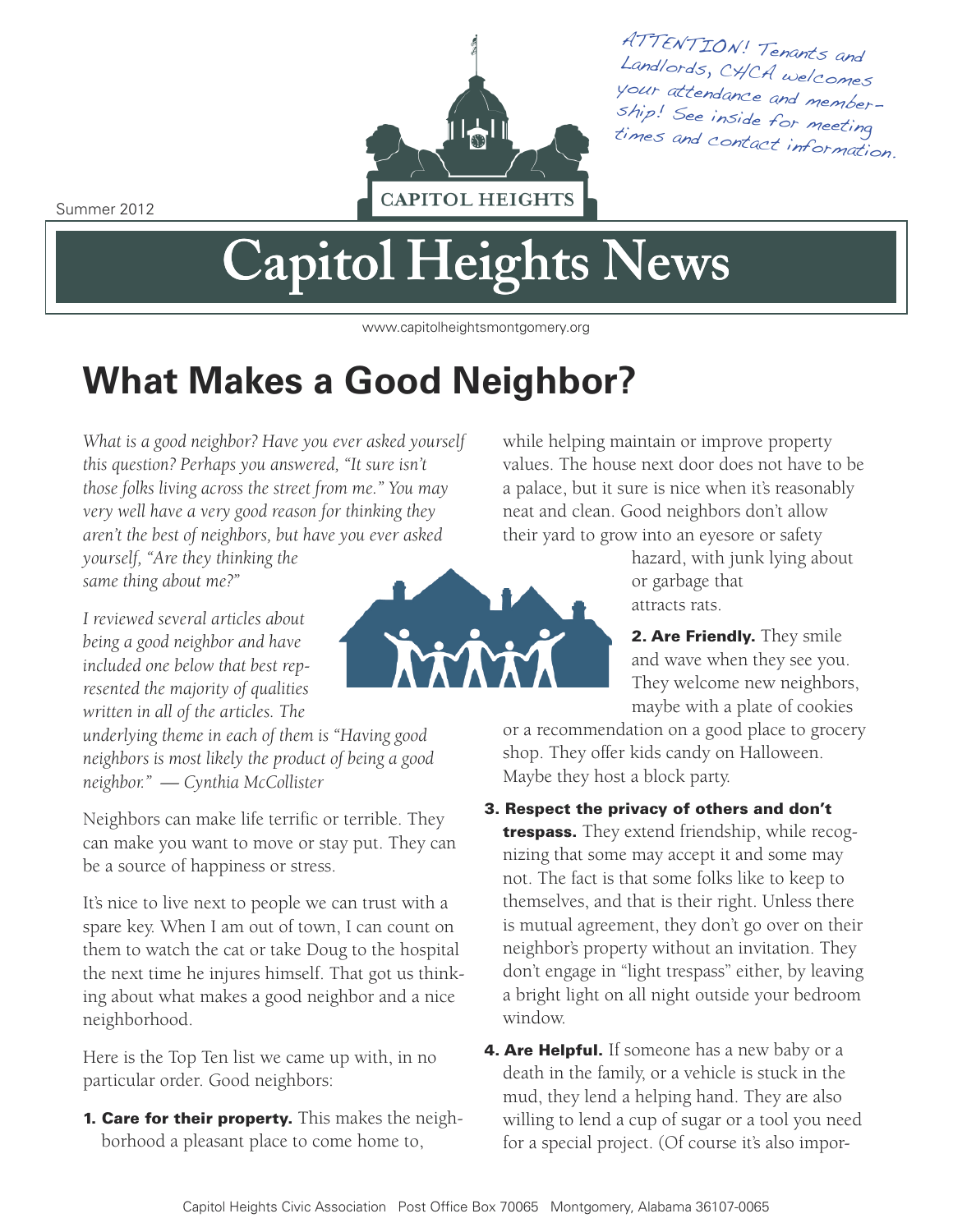tant for the recipient to promptly return all loaned items in good repair.)

- **5. Watch out for each other.** They are aware, without spying. If they notice suspicious activity or something amiss, they call or check it out.
- **6. Keep the peace.** Noise can be incredibly irritating. Common complaints include loud music, blaring TVs, revving up a chainsaw or motorcycle early on a Sunday morning, driving an ATV in circles for hours on end, and dogs that bark incessantly.
- **7. Give you a heads up if they are going to make an unavoidable racket (e.g. during construction), and try to limit the impact.** If they are planning to make a change that could affect you (like planting trees that could obscure your view) they talk with you about it first, offering the possibility of agreeing to a compromise.
- **8. Don't drive too fast, endangering the lives of children and pets.**
- **9. Manage themselves, and their own children and pets**. They don't engage in wild parties that extend into the wee hours, or screaming fights. Their children are well behaved. Their animals stay in their own yard.
- **10. Volunteer when they can.** This can range from periodically picking up litter to getting involved in local organizations that help improve the quality of life in the community.

The bottom line is probably that a good neighbor considers the impacts of their actions on their neighbors' well-being and rights. While it is something to strive for, I can't claim that we have always been perfect neighbors. However, we certainly don't take neighbors that are good for granted.

by E.A. Zimmerman from www.ourbetternature.org/neighbor.htm



#### **WANT TO GET INVOLVED?**

Join the Capitol Heights Civic Association.

Everyone who lives or owns property in Capitol Heights benefits from the efforts of CHCA.

Some of the projects that CHCA is working on for our neighborhood:

- beautification of Madison Avenue
- improvements in Vickers and Armstrong Parks
- 2012 Candlelight Tour committee

If you'd like to participate in any of these projects, or have other ideas to improve our neighborhood, join CHCA today.

**To find out how you can make a difference, call Cynthia McCollister at 334-530-1097 today.**

#### **DON'T PUTTHAT GREASE DOWN THE DRAIN!**

One of the biggest problems facing Montgomery's sanitary sewer system is common fats, oils and grease (FOG) generated from cooking. FOG is not meant to be poured down the drain.

Montgomery Water Works & Sanitary Sewer Board offers a free environmentally friendly option for FOG.

Call **206-1600** or go to **grecycle.org** for more information.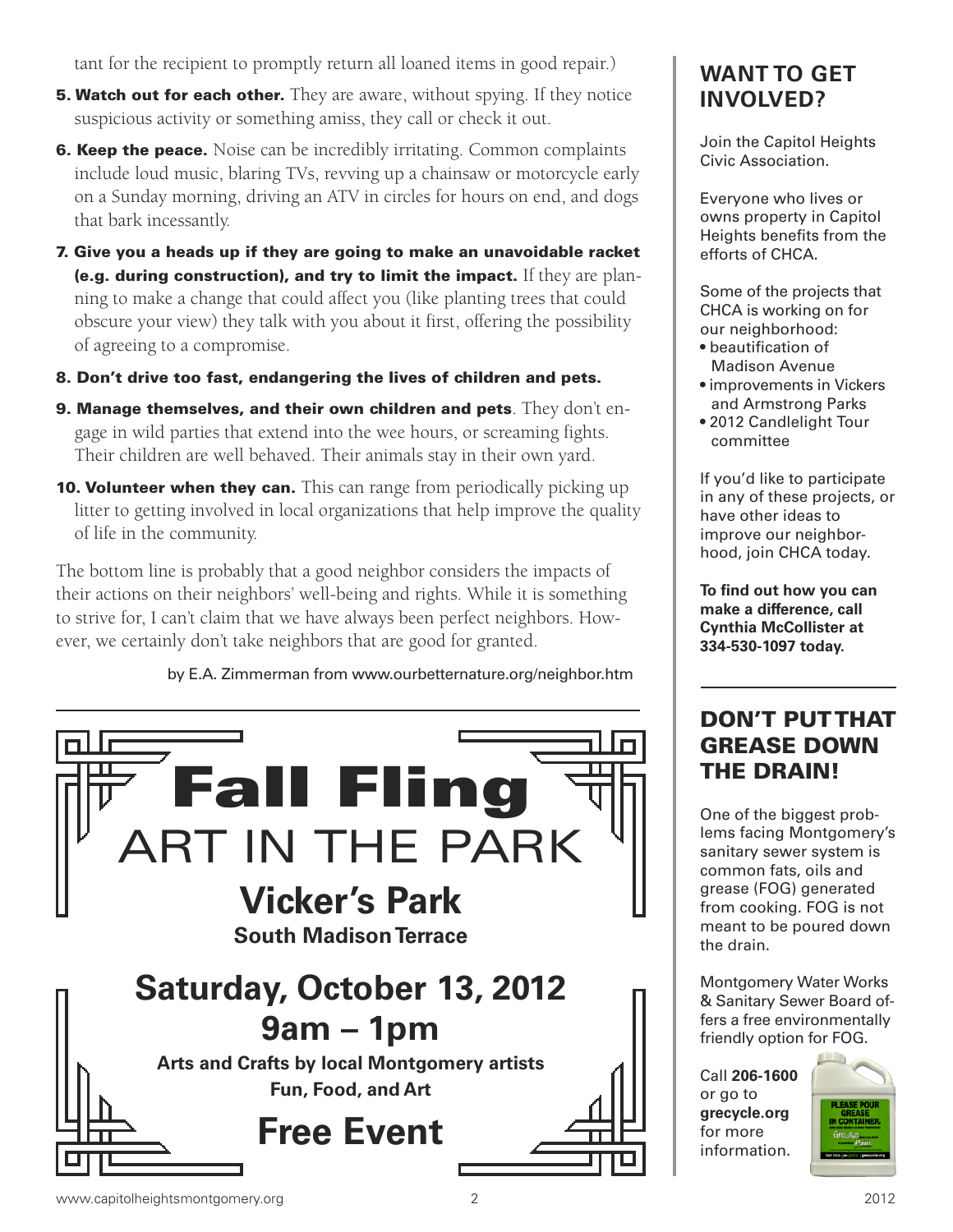# **DidYou Know…?**

All residents should be aware of these ordinances. Each of these ordinances carry a monetary fine for violations.

#### **Parking of motor vehicle in the front yard of a residence**

**or business.** *City of Montgomery Ordinance No. 15-2009.* Parking of motor vehicle in the front yard of a residence or business, unless it is parked in the driveway, is not allowed. This includes no parking of a motor vehicle over any part of the sidewalk or any unpaved portion of the public right of way. Exceptions: the motor vehicle is parked for the limited purpose of loading, unloading, or washing.



**DON'T BE A LITTER BUG** 

EEP YOUT



**Trash Cans.** *City of Montgomery Ordinance 48 Sec 25-35.* On scheduled garbage pickup days, the resident is required to place the container on the curb no later than 7am and remove it no later than 7pm the same day. Keep Capitol Heights neat and clean by keeping those trash cans off the street.

**Litter,Trash, and Junk.** *Article V.* It is unlawful and is declared a nuisance for any owner, occupant, lessee, or person in control of any property within the City to allow the accumulation of litter, trash, junk or, if related to construction activity, mud. Said property shall include, but not be limited to, sidewalks, city right-of-way strips, alleys, parking lots, driveways, grounds, fences, walls, property lines, privately owned storm drains, and vacant lots within the City.



**Porch Furniture.** *The City of Montgomery Ordinance #34-2009* The City does not allow front porches to have "inside" furniture (upholstered chairs, couches, or appliances) on them. Only furniture designed for outdoor use is allowed on porches.

Ignorance of these ordinances does not prevent citation. Additional information on these ordinances and others can be found at www.montgomeryal.gov



### **Non-Emergency 311 Call Center**

The City of Montgomery has created a Non-Emergency 311 Call Center to assist with local government service requests and general information. Call 311 or 334- 240-INFO(4636) weekdays 7am – 5pm.



Every Thursday 8am – 2pm at the McInnis Recycling Center, 4341 Norman Bridge Rd

*Computers, monitors, TVs, copiers, printers, VCRs, DVD players, radios, kitchen appliances and more* ecoveryllc.com/montgomery

#### **Frequently Called Phone Numbers**

Electrical Codes **625-2162**

Fence Permits **625-2072**

Fire Codes, Fire Dept **241-2975**

Historic Districts **625-2722**

House Additions Permits **625-2072**

Land Use

**625-2722**

Secret Witness *(there is no caller ID at this number*) Police Department **262-4000**

Street Lights

#### **241-2910**

A handy quick reference list of all frequently called phone numbers is available on our website: capitolheightsmontgomery.org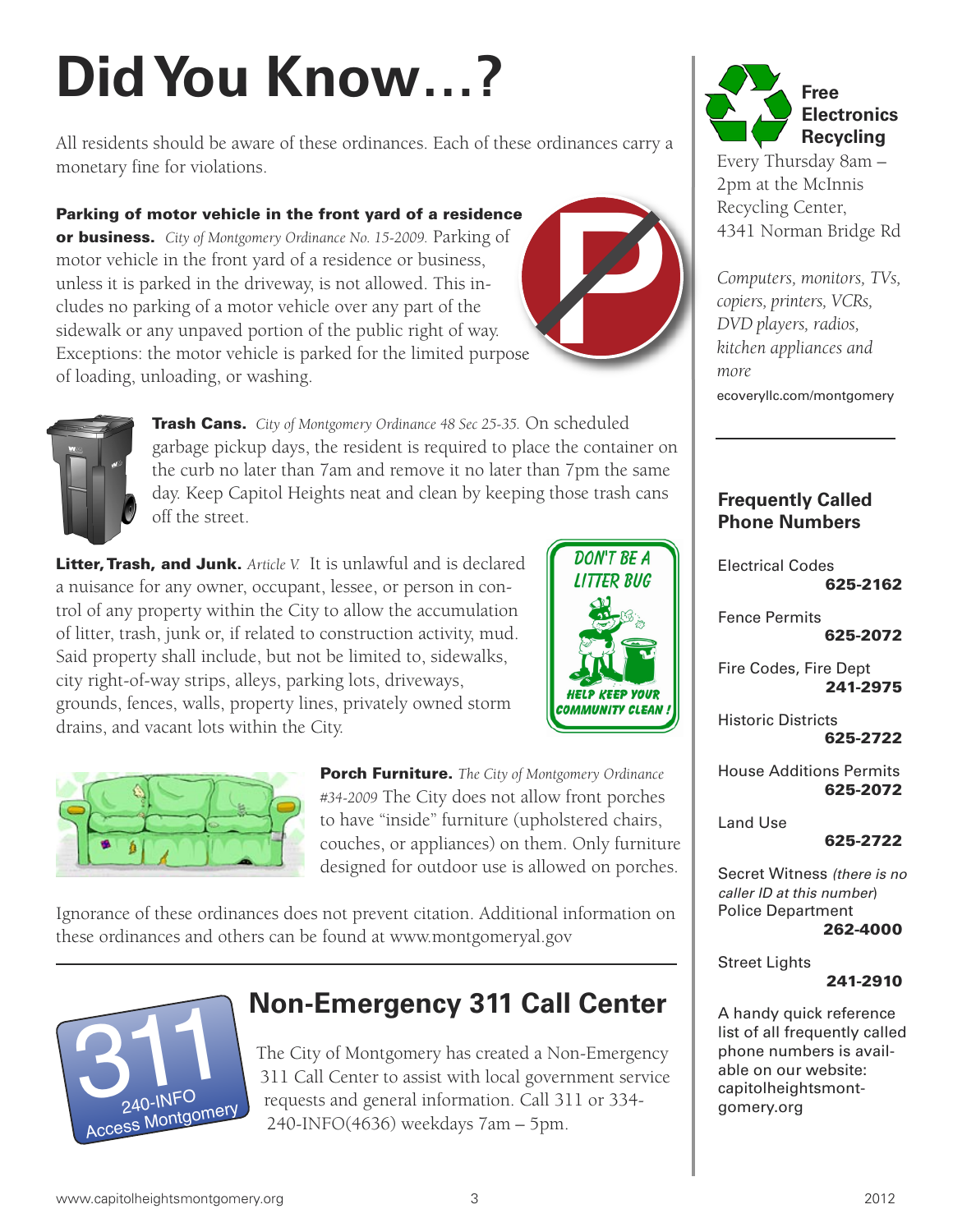#### **Yard of the Month Winners**

**July:** 120 N Capitol Parkway 203 N Lewis Street

**August:** 1840 Capitol Avenue 2202 McCarter Avenue

**September:** 1902 St Charles Avenue 2027 Windsor Avenue

To nominate someone for Yard of the Month please contact Cindy Clark at 593-0699 or cindydclark@me.com

### **Fall Fling ART INTHE PARK**

Vicker's Park October 13

*see the calendar on page 8 for details*



Mark your calendars and remember to vote in these upcoming elections. Every vote matters. Every voice should be counted.

**September 18** Amendment to Alabama Constitution

**November 6** General election

It is not the policy of CHCA to endorse or campaign for any candidate, party, or platform.

# **2012/13 Executive Committee**

Please contact any member of the Executive Committee about any Capitol Heights related questions and project ideas.

#### **President**

Cynthia McCollister 334-530-1097 cynthia.mccollister@charter.net

**Vice President** Cindy Clark, *Communications Chair* 334-593-0699 cindydclark@me.com

#### **Secretary**

open

#### **Treasurer**

Mark Weatherly (h) 334-265-0158 / (c) 334-224-0598 billymark@charter.net

#### **At-large**

Mendel Brown, *Membership Chair* 334-538-9049 mb3design@gmail.com

Lynn Bryant 334-263-5179 lynn.bryant@fleetpride.com

Allison Griffin, *Watch Dog Chair* 261-3409 alliegrif@yahoo.com

Marty Grissett 334-356-8888 mgrissett@knology.net

Paul Rawlinson, *Parks & Green Space Chair* 334-399-3176 pauly1.PR@gmail.com

Joel Sanders 263-2707 joelsanders9747@gmail.com

Toni Wood-Meyer 334-265-0280 tawoodhome@knology.net

## **Current Projects of CHCA Update**

- 501 (c) 3 Designation for CHCA. Application to the IRS has been mailed. Their review period could take up to nine months.
- Pavilion in Armstrong Park. The kit for the pavillion was ordered by the city in July. Once it arrives, the Parks and Rec division will be installing it. This could be happening at any moment now.
- Complete Historic Designation for all of Capitol Heights. Thanks to Christy Anderson and a summer intern, housing surveys needed for the properties not included under the grant received by the city, have been completed! The agency hired to complete the remainder of the surveys has until the end of September to complete their contract requirements. Once the property surveys are completed and the required documentation is done, a request for a positive recommendation will be made to the city's Historic Preservation Commission. It is possible that may occur in January of next year.
- 2013 Bonds grant application. Applications for a 2013 BONDS Grant are due on November 9. At our September meeting, attendees will rank items on our wish list to identify the project to be submitted on the application.

www.capitolheightsmontgomery.org 12012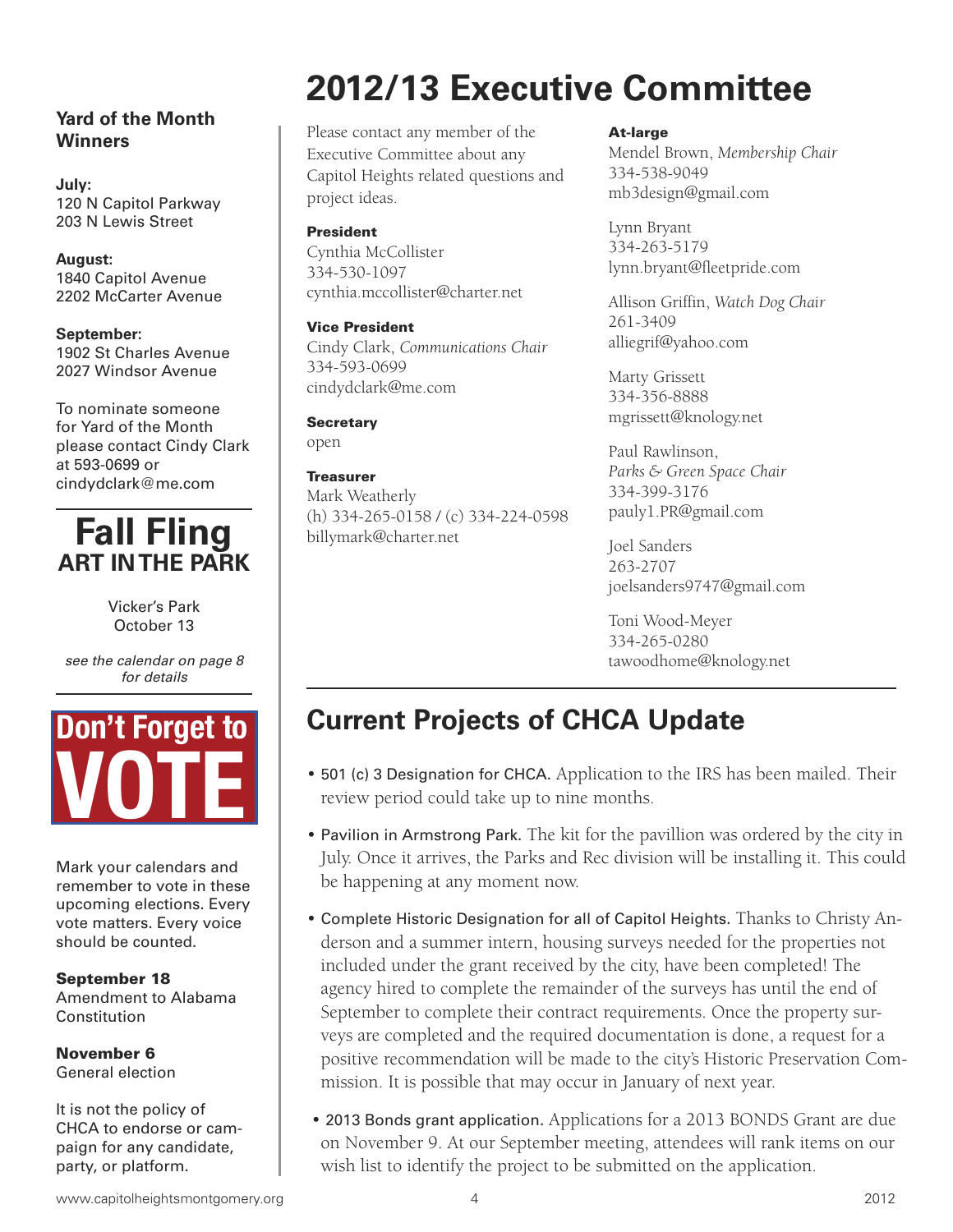# **New to the Neighborhood, Or Lived Here a Long Time… JOIN CAPITOL HEIGHTS CIVIC ASSOCIATION!**

*Please support the work of the Capitol Heights Civic Association (CHCA) and our neighborhood by joining today. Tenants, Landlords, Businesses & Homeowners are welcome to join.*

### **ONLY \$20 per Household!**

*Fill out this form and mail it to:* CHCA

P.O. Box 70065

Montgomery, Alabama 36107-0065.

Or bring it to the next meeting – held the second Tuesday of each month in the

Fellowship Hall of the Capitol Heights United Methodist Church at 7pm.

| Name:                                      |  |  |
|--------------------------------------------|--|--|
|                                            |  |  |
|                                            |  |  |
|                                            |  |  |
|                                            |  |  |
| Mailing Address (if different from above): |  |  |

#### **BENEFITS OF MEMBERSHIP INCLUDE:**

- opportunity to vote on CHCA issues,
- free quarterly CHCA Newsletter,
- free "classified" advertisements in our newsletter, and
- 10% off all CHCA merchandise purchases.
- For self-employed members, we can also provide a link from our website to your website (some rules apply). Members may call 334-264-0800 or e-mail cynthia.mccollister@charter.net

Membership Renewal occurs annually and dues are payable at or before the association meeting held in May. Payment of membership dues must be current to participate in voting on CHCA projects and issues. Membership Renewal occurs annually in May.

To learn more about us, please visit our website www.capitolheightsmontgomery.org



#### **AREYOU RECEIVING CHCA E-MAILS?**

Send your e-mail address to cynthia.mccollister@ charter.net to be added.

Typical e-mails sent to the list are: Meeting reminders, issues regarding personal and property safety our neighborhood needs to be aware, and provide notice of Lost and Found pets! If you find the e-mails to be of no interest—then ask that you be removed. No harm done, no offense taken!

Membership not required.

CHCA DOES NOT SHARE OR SELL YOUR E-MAIL ADDRESS

#### e-mail etiquette **Reply v. Reply All**

Before you hit "Send" stop for a minute to think: does this message need to go to everyone in the e-mail list or just to the person who sent it?

More often than not, it only needs to go to the original sender. Unless your message contains urgent information that needs everyone's immediate attention, please do not use "Reply All."

CHCA does not share or sell your e-mail addresses. Official e-mails for CHCA business are blind copied (bcc) to our list. This protects the privacy of those persons on the e-mail list. It also prevents anyone from stealing our list.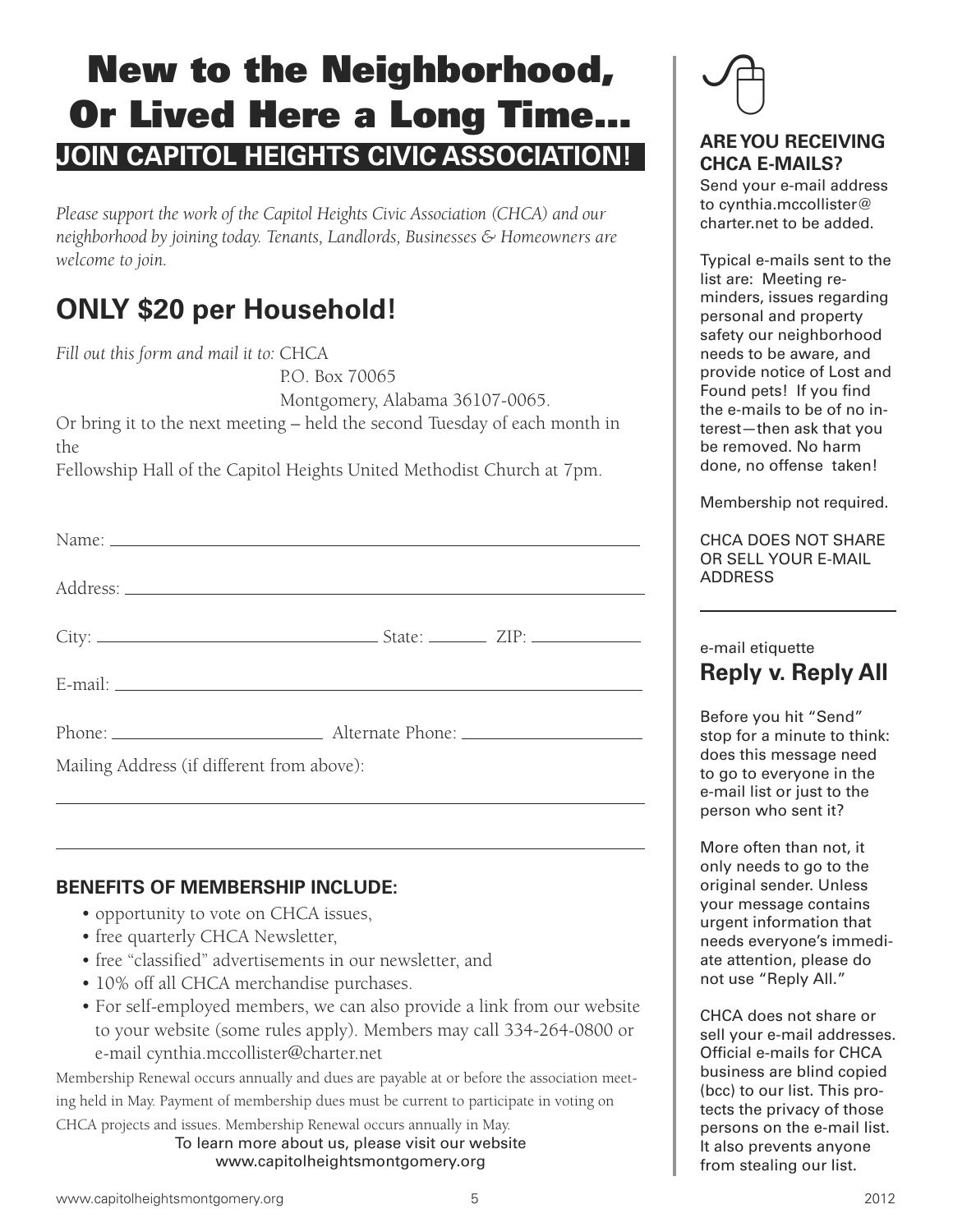# **WHAT IS BONDS?**

Building Our Neighborhoods for Development and Success (BONDS) is a neighborhood association strengthening program that provides services to improve the overall quality of life throughout Montgomery (city and county). Services offered by BONDS include:

• **ResourceTraining** offered free to all residents. Topics reflect the issues facing our communities — water conservation, communications, city services, emergency preparedness, and more.



- **Neighborhood Leadership Institute (NLI)**. Free training program offering a series of 10 interactive workshops. Participants learn specific skills (project planning and implementation, public speaking, how to run effective meetings, cross-cultural relations, recruiting volunteers, and more).
- **Gathering of Neighborhoods (GON),** a forum for neighborhood association members to meet and discuss neighborhood issues. A speaker is featured each month. Topics vary (voting procedures, changes in the public schools, caring for the environment and more).
- **Neighborhood Resource Center** open to all neighborhood associations. Library of resources dealing with neighborhood issues and concerns. The NRC also provides free copying services that CHCA utilizes for this newsletter.
- **Grant Program** provides financial assistance to neighborhood associations through grant applications. Allocations average \$1,250. BONDS maximum grant award is \$5,000. *Since 2007, CHCA has been the recipient of BONDS grants totaling \$11,000.*

### **Home Improvements**

The Architectural Review Board (ARB) must review all requests for exterior changes to historic structures and surface improvements to historic properties to ensure the planned improvements are consistent with the architectural and historical character of the individual structure and the neighborhood



in which it is located. This is to provide for property improvements while preserving and protecting the uniqueness of the neighborhood and the investment of the property owners.

All planned improvements to historically designated properties must have prior approval of the ARB even if a building permit is not required.

Avoid fines and delays have your projects approved in advance. For more information and application procedures call (334) 625-2722 or visit www.montgomeryal.gov

#### **YOUR PARTICIPATION URGENTLY NEEDED**

#### **NEIGHBORHOOD NEEDS ASSESSMENT**

As part of their grant requirements, BONDS is developing an online survey to help identify the needs of the neighborhood. BONDS Director, Regina Berry, announced, "We are asking that you get as much input from neighbors as possible because the final report will provide you with a list of neighborhood concerns based on the feedback from the survey. After those are identified; a grant request can be submitted addressing a concern from the report based on the survey."

At the time of publishing this newsletter, the survey website was not available. Once it is made available, the web address will be shared with the CHCA email list. A link to the site will also be added to our website, capitolheightsmontgomery.org. Please stay tuned for full details once this is released by BONDS.

If you are not on the email list, request to be added or keep checking our website for the lnk. **We need participation from as many households as possible.** The website is anticipated to be ready before this newsletter reaches you.



Vicker's Park October 13

*see the calendar on page 8 for details*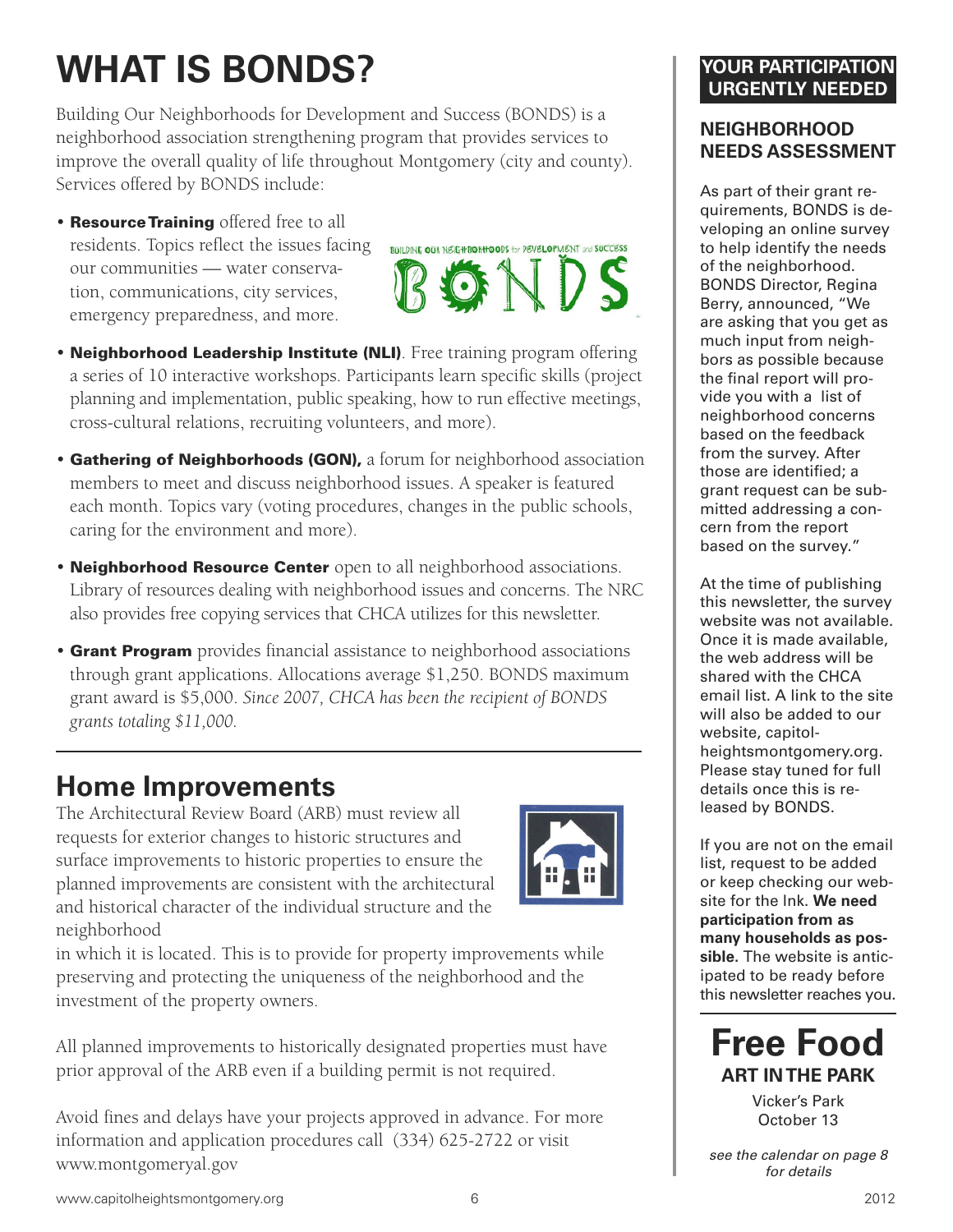# **What is Suspicious Activity?**

Suspicious activity can refer to any incident, event, individual, or activity that seems unusual or out of place. Some examples of suspicious activities include:

- A stranger loitering in your neighborhood or a vehicle cruising the streets repeatedly.
- Someone peering into cars or windows.
- A high volume of traffic going to and coming from a home on a daily basis.
- Someone loitering around schools, parks or secluded areas.
- Strange odors coming from a house, building or vehicle.
- Open or broken doors and windows at an unoccupied residence.
- Someone tampering with electrical, gas, or sewer systems without an identifiable company vehicle or uniform.
- Persons arriving or leaving from homes or businesses at unusual hours.
- Multiple persons who appear to be working in unison and exhibiting suspicious behaviors.
- Signs of forced entry or tampering with security or safety systems.

The effectiveness of the police and sheriffs' offices efforts is enhanced by active participation on the part of our citizens. By calling to report suspicious persons or activity, you not only aid the police you make our community a safer

#### **Suspicious Activity is anything that feels** fail to call because they are *uncomfortable or out of place.*

place to live. Some people not aware of activities that might be suspicious. Others

may notice suspicious activity and hesitate to call for fear of being labeled a "nosy neighbor". Still others take it for granted that someone else has already called. Always report suspicious activity and all crimes because police don't know there's a problem unless they are told.

**REMEMBER:** Community members only serve as the extra "eyes and ears" of law enforcement. They should report their observations of suspicious activities to law enforcement; however, citizens should never try to take action on those observations. Trained law enforcement should be the only ones to take action based on observations of suspicious activities.

*To report suspicious activity call 911 for emergencies. For non-emergencies call (334) 241-2651.*

#### **Report:**

- Suspicious activities, people watching vehicles
- Illegal activities
- Unusual events or incidents
- Dangerous situations



#### **NeighborhoodWatch**

Welcome to our two newest Block Captains: Marty Grissett from S. Madison Avenue and Ian Reed from S. Lewis Street. Block Captains are vital for the success of Neighborhood Watch. They help keep neighbors informed.

Our Neighborhood Watch has aided the police on several incidents that have led to arrests and stolen items have been returned. When good neighbors report suspicious behavior crime is reduced in our little corner of the world.

All residents are invited and encouraged to participate in the Capitol Heights Neighborhood Watch. A community's best way to establish a crime free environment is to be unified and committed.

For more information or to sign up as a Block Captain or find out who serves your area as a Block Captain contact: cindykeepingrealtor@ gmail.com